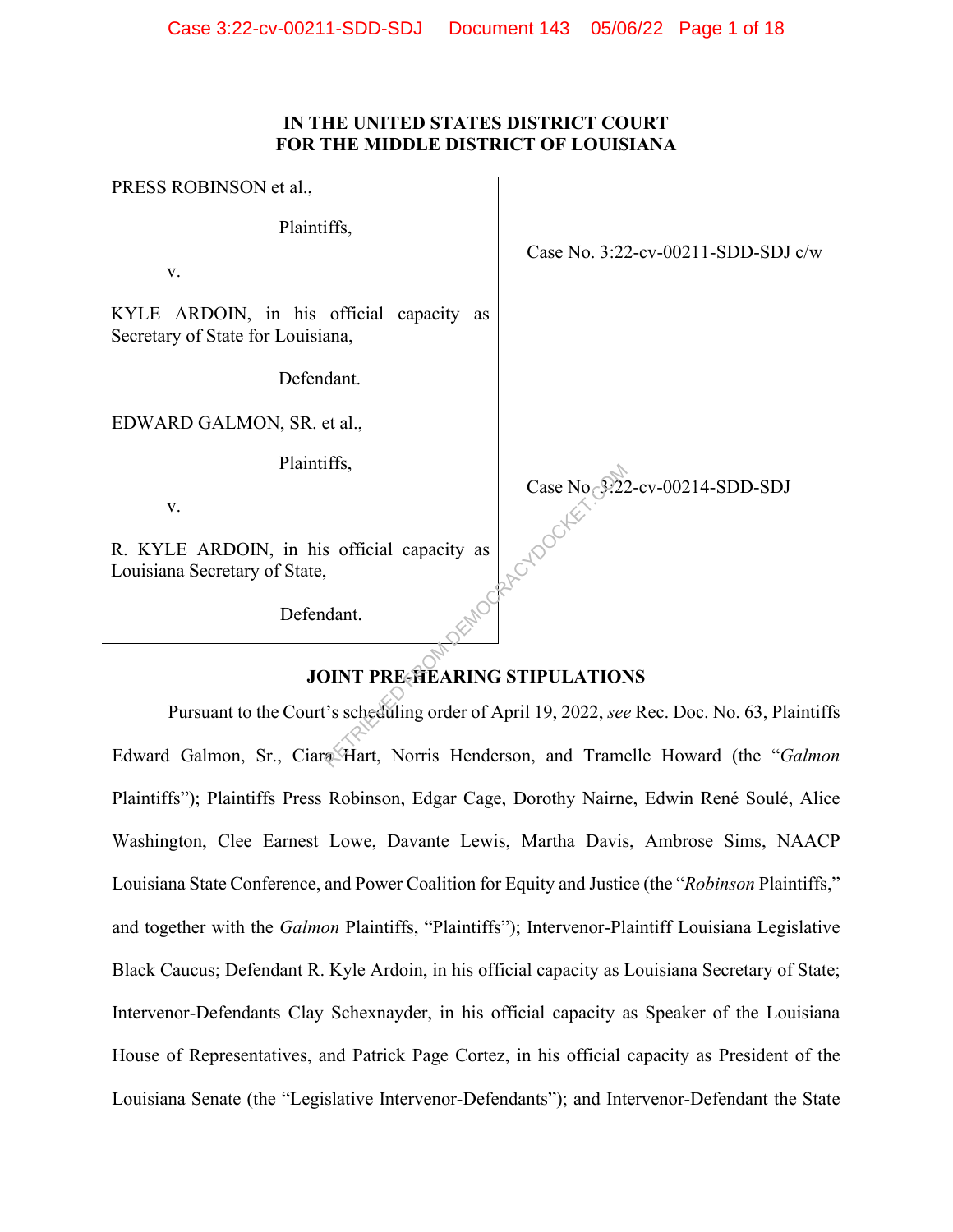of Louisiana, by and through Attorney General Jeff Landry (the "State Intervenor-Defendant"), respectfully submit the following pre-hearing stipulations. These stipulations, including but not limited to the evidentiary stipulations and stipulated facts, are made solely for the purpose of the preliminary injunction hearing on Plaintiffs' Motions for Preliminary Injunction, *see* Rec. Doc. Nos. 41–42, and without prejudice to the parties' right to object to the admissibility or weight of any evidence at trial or other future proceedings.

#### **PROCEDURAL GUIDELINES FOR PRELIMINARY INJUNCTION HEARING**

First, the parties submit the following stipulations as to the procedural conduct of the preliminary injunction hearing.

**Chess clock.** The Court has allocated a total of five days for the preliminary injunction hearing. The parties will evenly divide the allotted time for presentation of evidence, crossexamination of witnesses called by the opposing parties, and legal argument, with Plaintiffs and Intervenor-Plaintiff jointly (as one "side") utilizing one half and Defendant, the Legislative Intervenor-Defendants, and the State Intervenor-Defendant jointly (as the other "side") utilizing the other half. Time devoted to the questioning of witnesses by the Court, not including closing argument or oral argument on any motions, will be divided equally between the two sides. The parties will monitor and confer on their respective uses of time each day to ensure that no party exceeds their time allotment. ourt has allocated a total of five days fo<br>
venly divide the allotted time for press<br>
lled by the opposing parties, and legal a<br>
(as one "side") willizing one half and<br>
the State Istervenor-Defendant jointly (a<br>
divided eq

**Opening statements and closing arguments.** The parties will forgo opening statements and instead rely on the briefing already submitted to the Court. The Court may reserve an opportunity for closing arguments.

**Presentation of evidence.** The parties will coordinate to allow for the efficient presentation of evidence at the hearing, with expert witnesses ordered by topic (with Plaintiffs' and Intervenor-Plaintiff's witnesses interspersed) rather than by case (e.g., all *Galmon* witnesses followed by all

- 2 -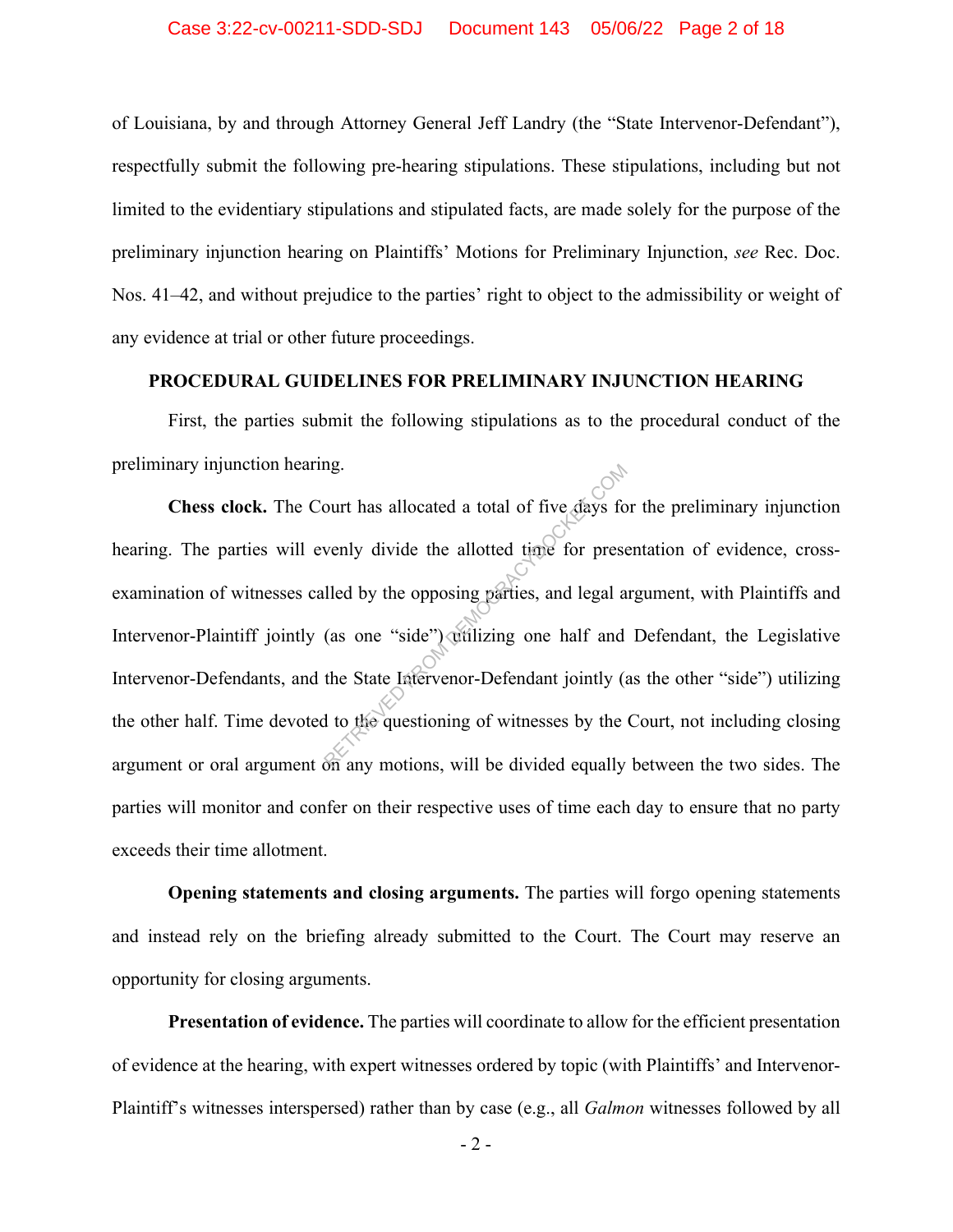*Robinson* witnesses). Defendant, the Legislative Intervenor-Defendants, and the State Intervenor-Defendant will present their defenses to all claims at one time, such that their witnesses will appear only once. Plaintiffs and Intervenor-Plaintiff will also coordinate to streamline any rebuttal testimony/evidence. The parties further agree to exchange via email, by 7:00 p.m. CT the evening before the day of any hearing, the identities of the witnesses they intend to call that day, listed in the order in which they will be called. For the first day (Monday, May 9), Plaintiffs and Intervenor-Plaintiff shall make this disclosure by 7:00 p.m. CT on Sunday, May 8. If a side (Plaintiffs/Intervenor-Plaintiff or Defendant/Legislative Intervenor-Defendants/State Intervenor-Defendant) believes it is likely to rest its case before the close of a day of the hearing, it shall include that representation in its exchange. In such instance, the other side shall disclose by email by 8:00 p.m. CT that same evening a list of witnesses it intends to call that day following the close of the other side's case, listed in the order in which they will be called. Rely to rest its case before the close of a<br>
in its exchange. In such instance, the other<br>
vening a list of witnesses it intends to call<br>
d in the order in which they will be called<br>
of expert witnesses. All expert witness

**Non-sequestration of expert witnesses.** All expert witnesses will be allowed to observe the proceedings without sequestration.

#### **EVIDENTIARY STIPULATIONS**

Second, the parties submit the following evidentiary stipulations.

**Stipulation regarding the use of expert witness testimony.** The parties agree that the proposed expert witnesses may testify at the preliminary injunction hearing, with all parties reserving the right to cross-examine the experts on any matter, including any matters set forth in Federal Rule of Evidence 702, and without prejudice to the right to object to testimony, under Rule 702 or otherwise, in further proceedings after the preliminary injunction hearing.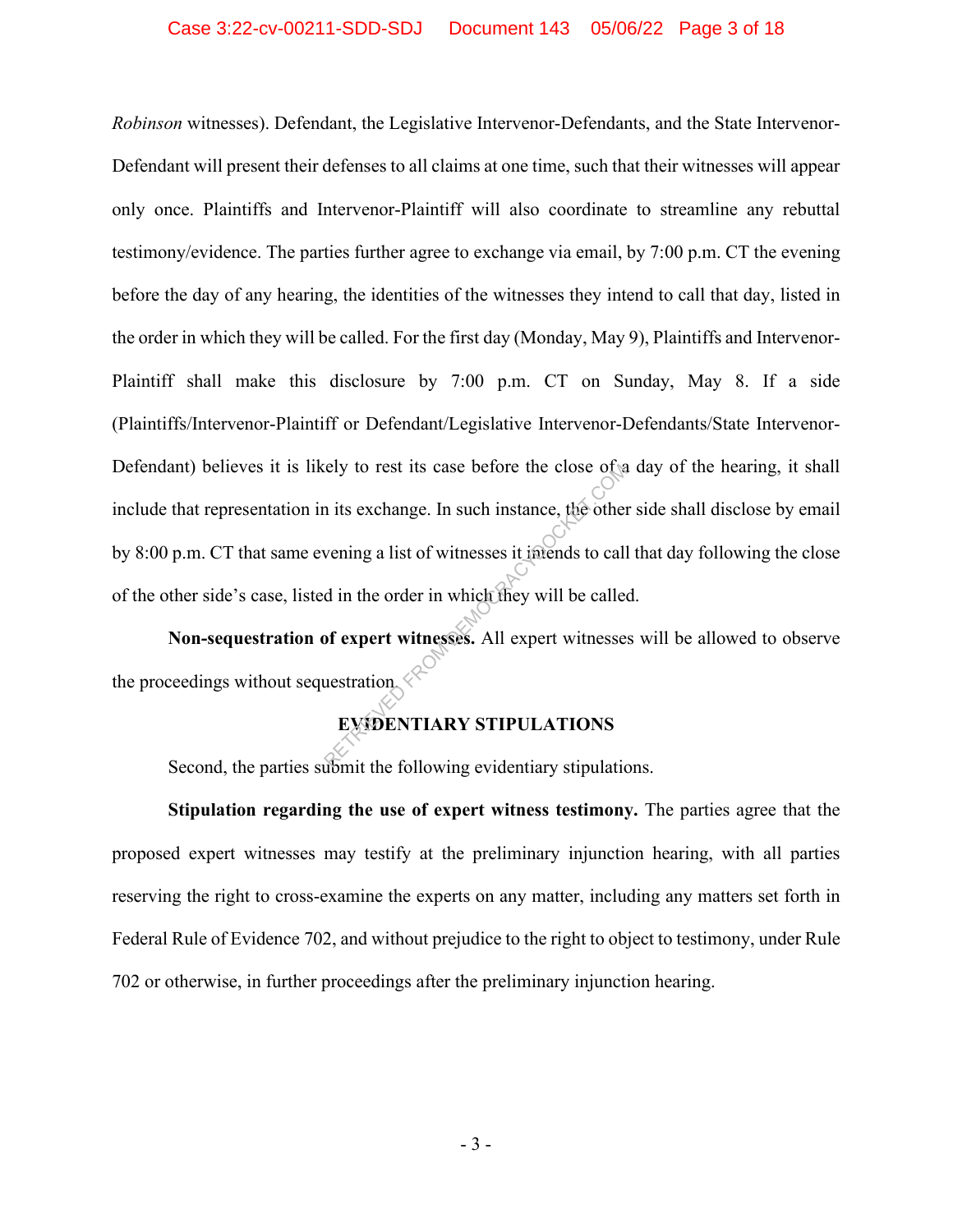**Stipulation to the use of fact witness declarations.** The parties stipulate to the admissibility of the following fact witnesses' declarations without requiring testimony from the witnesses:

• *Galmon* Plaintiffs' witnesses: Edward Galmon, Sr. (Rec. Doc. No. 50-1), Ciara Hart (Rec. Doc. No. 50-2), Norris Henderson (Rec. Doc. No. 50-3), and Tramelle Howard (Rec. Doc. No. 50-4).

• *Robinson* Plaintiffs' witnesses: Press Robinson (Rec. Doc. 41-3, Ex. 5), Edgar Cage (Rec. Doc. 41-3, Ex. 6), Dorothy Nairne (Rec. Doc. 41-3, Ex. 7), René Soulé (Rec. Doc. 41-3, Ex. 8), Alice Washington (Rec. Doc. 41-3, Ex. 9), Clee Lowe (Rec. Doc. 41-3, Ex. 10), Davante Lewis (Rec. Doc. 41-3, Ex. 11), Martha Davis (Rec. Doc. 41-3, Ex. 12), Ambrose Sims (Rec. Doc. 41-3, Ex. 13), Michael McClanahan (Rec. Doc. 41-3, Ex. 14), Ashley Shelton (Rec. Doc. 41-3, Ex. 15). Doc. 41-3, Ex. 9), Clee Lowe (Rec. Doc.)<br>artha Davis (Rec. Doc. 41-3, Ex. 12), Am<br>an (Rec. Doc. 41-3, Ex. 14), Ashley Shelt<br>witness: Joel Watson, Jr. (Rec. Doc. No.<br>**public records.** The parties will stipule<br>degislative ma

Defendant's witness: Joel Watson, Jr. (Rec. Doc. No. 101-3).

**Certified copies of public records.** The parties will stipulate to the admissibility of publicly available copies of legislative materials until certified copies are received and substituted into the record.

**Evidentiary objections.** The parties agree to the Court's consideration, without objection, of the following exhibits: $<sup>1</sup>$ </sup>

- *Galmon* Plaintiffs' Exhibit Nos. 4–28, 32–38. *See* Rec. Doc. No. 121.
- *Robinson* Plaintiffs' Exhibit Nos. 1–11, 16–85. *See* Rec. Doc. No. 133.
- Defendant's Exhibit Nos. 1–2. *See* Rec. Doc. No. 99.
- Legislative Intervenor-Defendants' Exhibit Nos. 4–76. *See* Rec. Doc. No. 138.

<sup>&</sup>lt;sup>1</sup> When stipulating to the consideration of these exhibits without objection for purposes of the hearing, the parties do not waive the right to make objections to these exhibits in any future trial on the merits.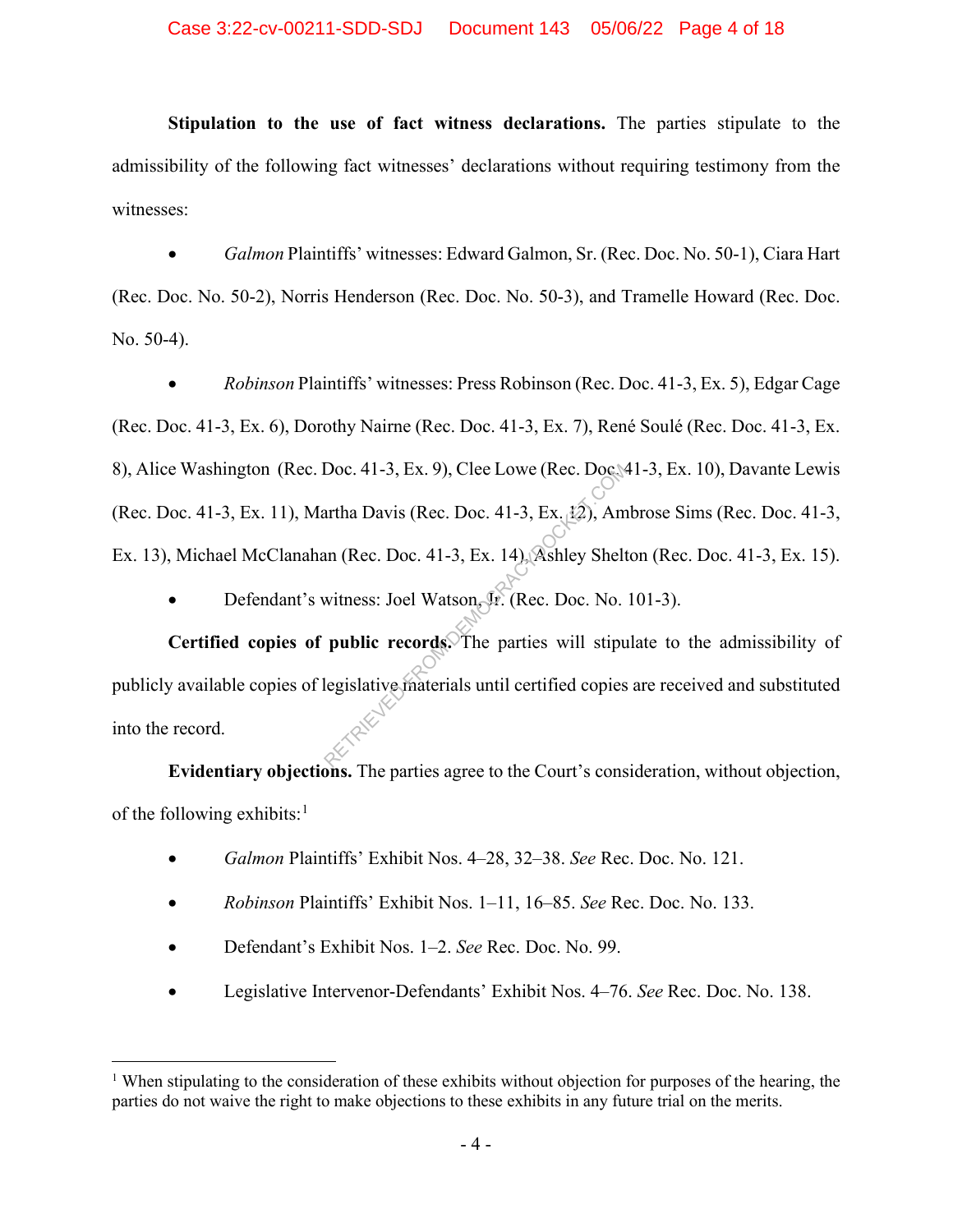• State Intervenor-Defendant's Exhibit Nos. 5–30. *See* Rec. Doc. No. 140.

The parties object to consideration of the following exhibits on the basis of hearsay:

- *Galmon* Plaintiffs' Exhibit Nos. 1–3, 29–31.
- *Robinson* Plaintiffs' Exhibit Nos. 12–15, 86–89.
- Defendant's Exhibit Nos. 3–4.
- Legislative Intervenor-Defendants' Exhibit Nos. 1–3.
- State Intervenor-Defendant's Exhibit Nos. 1–4.

As to these exhibits, upon each expert witness's testimony or other stipulation agreeing that their report can be considered in lieu of testimony, the objecting parties will withdraw their objection.

Plaintiffs further reserve the right to object to the State Intervenor-Defendant's newly disclosed supplemental report of Thomas M. Bryan (Exhibit No. 2a) on any grounds.

**Legislative Record Transcripts**. The parties stipulate that they may use, and the Court may properly consider, the transcripts offered by the *Robinson* Plaintiffs for the Legislature's road shows, hearings, and floor debates (PR-38 to PR-78) in the parties' proposed findings of fact and conclusions of law, and the parties agree to cite to the page and line numbers in those transcripts (instead of to the timestamps of the videos of these hearings, as the parties have done in prior briefing). idered in lieu of testimony, the objecting<br>erve the right to object to the State In<br>rt of Thomas M. Bryan (Exhibit No. 2a)<br>**Transcripts**. The parties stipulate that t<br>ranscripts offered by the *Robinson* Plainti<br>ebates (PR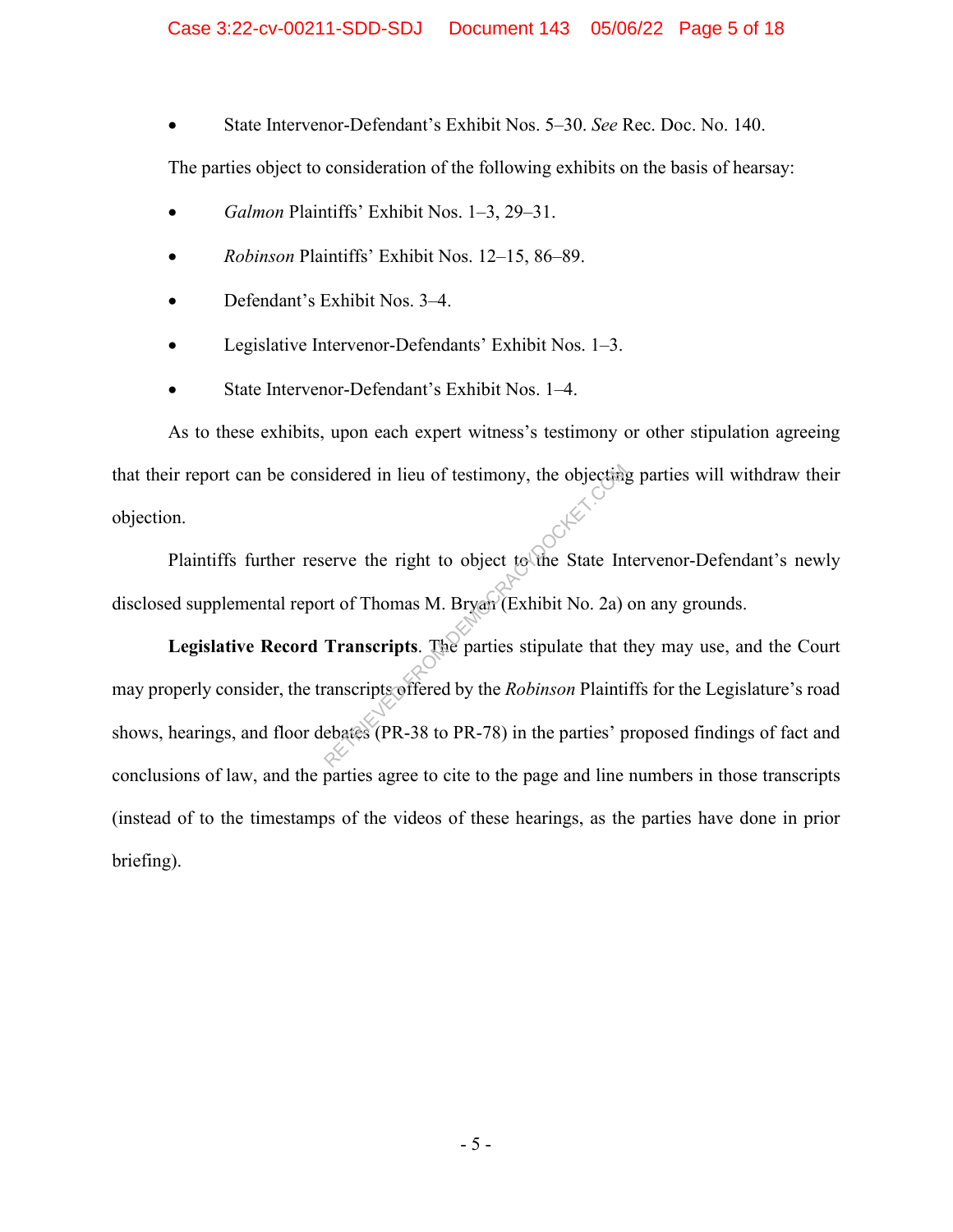### **STIPULATED FACTS**

Finally, the parties submit the following joint stipulated facts.<sup>2</sup>

### **I. Parties**

### **A.** *Galmon* **Plaintiffs**

### **1. Edward Galmon, Sr.**

- 1. Plaintiff Edward Galmon, Sr. is Black.
- 2. Plaintiff Edward Galmon, Sr. resides in St. Helena Parish.
- 3. Under the enacted congressional plan as drawn by House Bill 1 of the 2022 First

Extraordinary Session ("HB 1"), Plaintiff Edward Galmon, Sr. resides and is a registered voter in Republican Com

Congressional District ("CD") 5.

### **2. Ciara Hart**

- 4. Plaintiff Ciara Hart is Black.
- 5. Plaintiff Ciara Hart resides in East Baton Rouge Parish.

6. Under the enacted congressional plan as drawn by HB 1, Plaintiff Ciara Hart resides and is a registered voter in CD 6.

### **3. Norris Henderson**

- 7. Plaintiff Norris Henderson is Black.
- 8. Plaintiff Norris Henderson resides in Orleans Parish.
- 9. Under the enacted congressional plan as drawn by HB 1, Plaintiff Norris Henderson

resides and is a registered voter in CD 2.

### **4. Tramelle Howard**

10. Plaintiff Tramelle Howard is Black.

<sup>&</sup>lt;sup>2</sup> These stipulations are made solely for the purpose of the hearing. When stipulating to facts as true, the parties do not waive the right to object to evidence as irrelevant or otherwise inadmissible.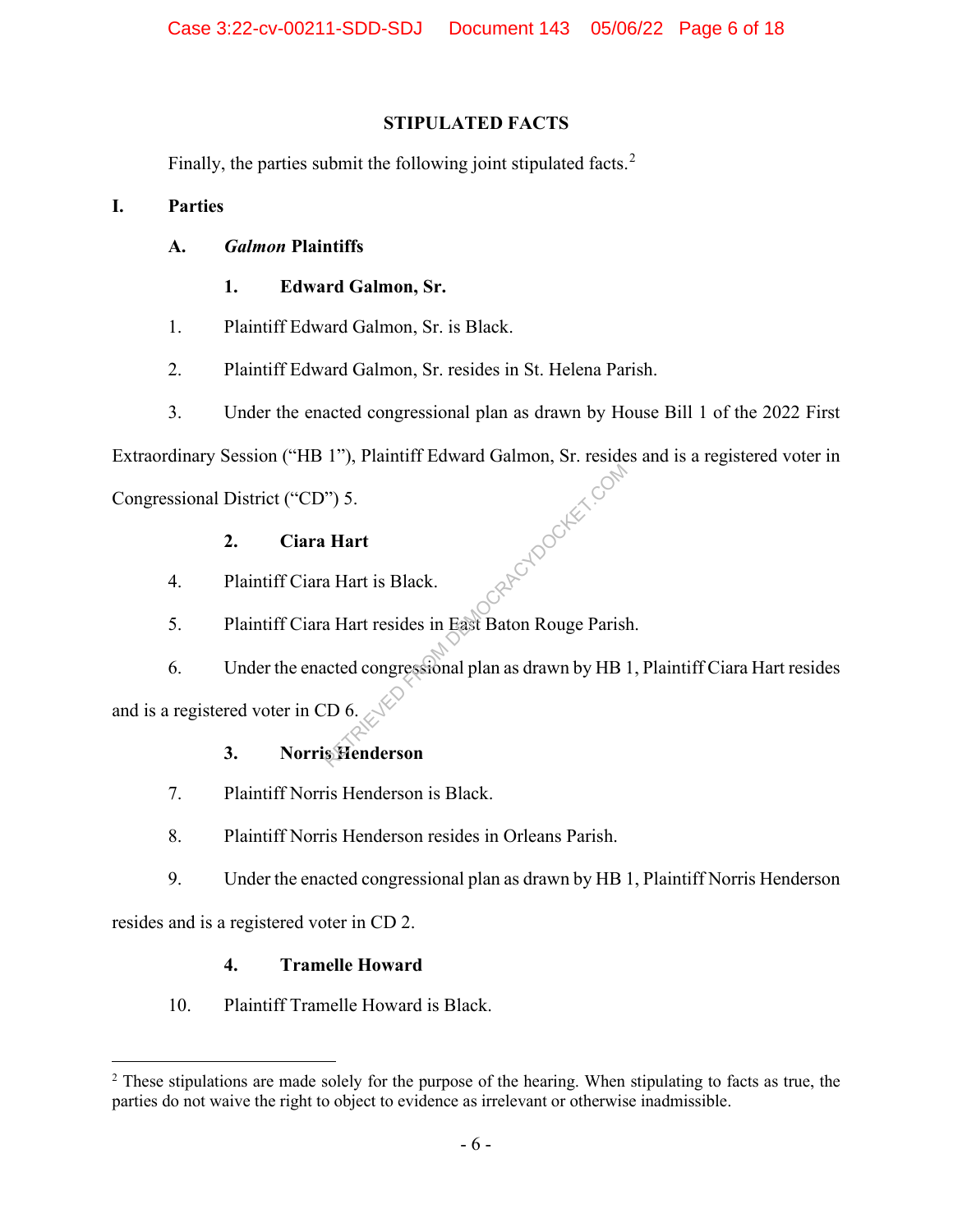11. Plaintiff Tramelle Howard resides in East Baton Rouge Parish.

12. Under the enacted congressional plan as drawn by HB 1, Plaintiff Tramelle Howard

resides and is a registered voter in CD 2.

## **B.** *Robinson* **Plaintiffs**

## **1. Press Robinson**

- 13. Plaintiff Press Robinson is Black.
- 14. Plaintiff Press Robinson resides in Baton Rouge, Louisiana.
- 15. Under the enacted congressional plan as drawn by HB 1, Press Robinson resides

and is a registered voter in CD 2.

## **2. Edgar Cage**

- 16. Plaintiff Edgar Cage is Black.
- 17. Plaintiff Edgar Cage resides in Baker, Louisiana. **H** TOOKET COM
- 18. Under the enacted congressional plan as drawn by HB 1, Edgar Cage resides and is

a registered voter in CD 2.

# **3. Dorothy Nairne**

- 19. Plaintiff Dorothy Nairne is Black.
- 20. Plaintiff Dorothy Nairne resides in Assumption Parish.

21. Under the enacted congressional plan as drawn by HB 1, Dorothy Nairne resides

and is a registered voter in CD 6.

### **4. Edwin René Soulé**

- 22. Plaintiff Edwin René Soulé is Black.
- 23. Plaintiff Edwin René Soulé resides in Hammond, Louisiana.

24. Under the enacted congressional plan as drawn by HB 1, Edwin René Soulé resides and is a registered voter in CD 1.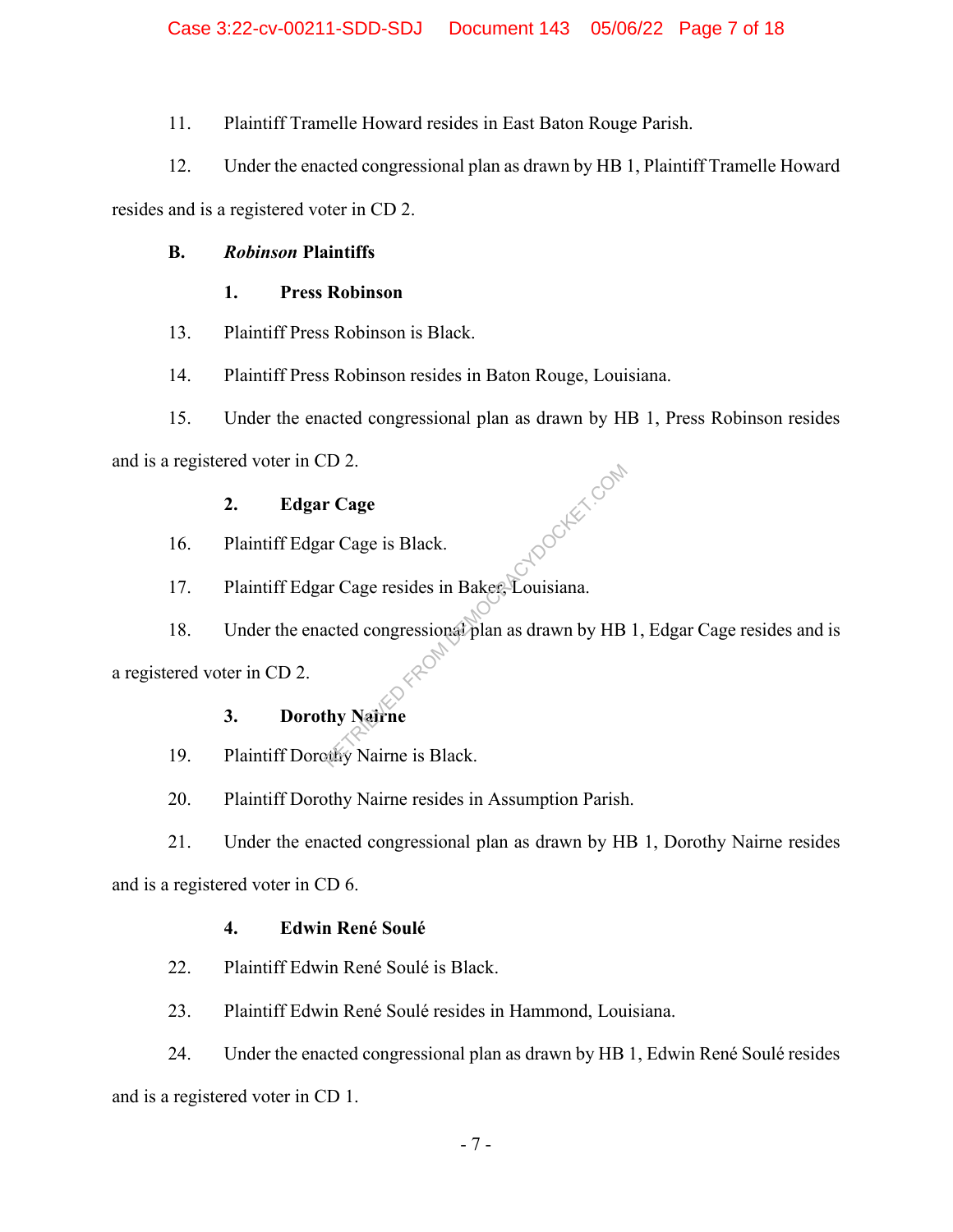### **5. Alice Washington**

- 25. Plaintiff Alice Washington is Black.
- 26. Plaintiff Alice Washington resides in Baton Rouge, Louisiana.
- 27. Under the enacted congressional plan as drawn by HB 1, Alice Washington resides

and is a registered voter in CD 6.

### **6. Clee Earnest Lowe**

- 28. Plaintiff Reverend Clee Earnest Lowe is Black.
- 29. Plaintiff Reverend Clee Earnest Lowe resides in Baton Rouge, Louisiana.
- 30. Under the enacted congressional plan as drawn by HB 1, Reverend Clee Earnest Rendocker.co

Lowe resides and is a registered voter in CD 6.

### **7. Davante Lewis**

- 31. Plaintiff Davante Lewis is Black.
- 32. Plaintiff Davante Lewis resides in Baton Rouge, Louisiana.

33. Under the enacted congressional plan as drawn by HB 1, Davante Lewis resides and is a registered voter in CD 2.

### **8. Martha Davis**

- 34. Plaintiff Martha Davis is Black.
- 35. Plaintiff Martha Davis resides in Baton Rouge, Louisiana.

36. Under the enacted congressional plan as drawn by HB 1, Martha Davis resides and is a registered voter in CD 2.

### **9. Ambrose Sims**

- 37. Plaintiff Ambrose Sims is Black.
- 38. Plaintiff Ambrose Sims resides in West Feliciana, Louisiana.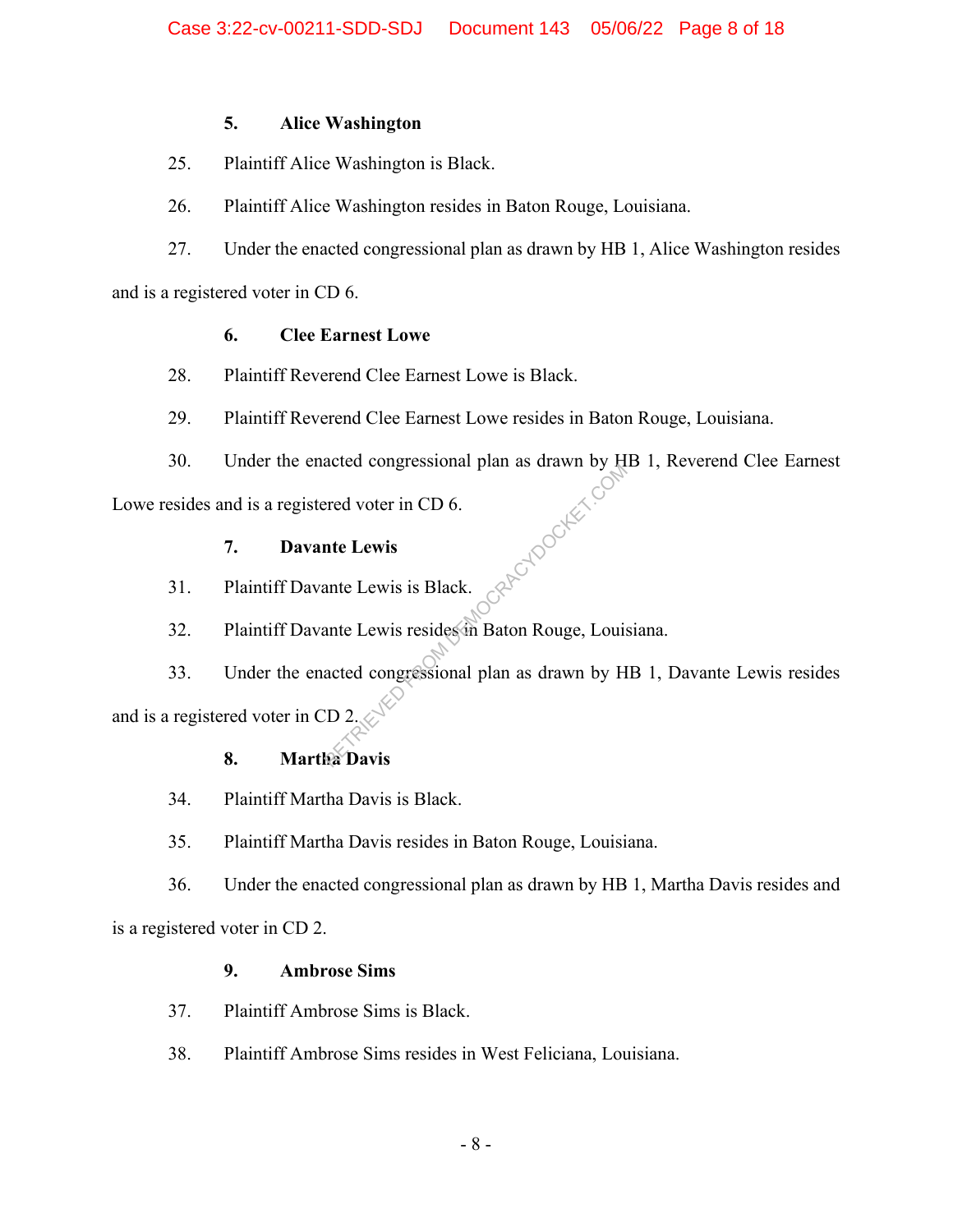#### Case 3:22-cv-00211-SDD-SDJ Document 143 05/06/22 Page 9 of 18

39. Under the enacted congressional plan as drawn by HB 1, Ambrose Sims resides and is a registered voter in CD 5.

### **10. Louisiana State Conference of the National Association for the Advancement of Colored People (the "Louisiana NAACP")**

40. The Louisiana NAACP has approximately 5,000 members through-out Louisiana, including Black Louisianians who are registered voters.

41. The Louisiana NAACP has members who are registered voters and live in each of the six congressional districts in the congressional redistricting plan, and who live in nearly every parish.

42. Members of the Louisiana NAACP also include Black voters who would reside in an illustrative second majority-Black district.

# **11. Power Coalition for Equity and Justice ("Power Coalition")**

43. Plaintiff Power Coalition is a coalition of groups from across Louisiana whose mission is to organize, educate, and increase voter turn-out.

44. Power Coalition advances its mission with the support of a small full- and part-time staff, community volunteers, and a membership of nonprofit and advocacy organizations united around an integrated civic engagement strategy to educate and empower voters across Louisiana. ty-Black district.<br> **Coalition for Equity and Justice ("Portion for Equity and Justice ("Portion Coalition is a coalition of groups from the experience where<br>
the and increase voter turn-out.<br>
Signal discusses its mission** 

#### **C. Defendant**

45. Defendant R. Kyle Ardoin is the Louisiana Secretary of State and is named in his official capacity.

46. Defendant R. Kyle Ardoin is the "chief election officer of the state," La. R.S.  $18:421(A)$ .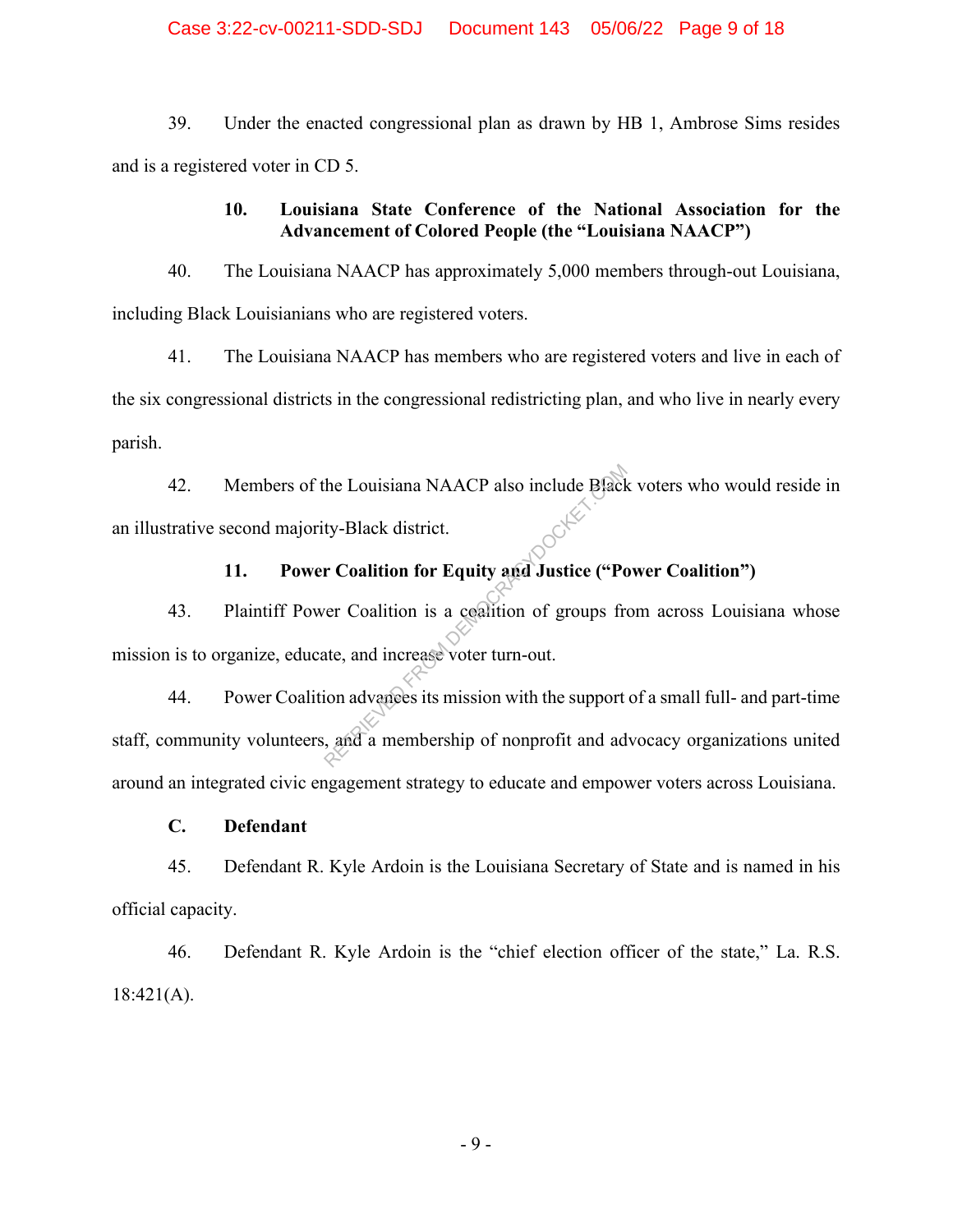#### **D. Legislative Intervenor-Defendants**

47. Legislative Intervenor-Defendant Clay Schexnayder is the Speaker of the Louisiana

House of Representatives.

48. Legislative Intervenor-Defendant Patrick Page Cortez is President of the Louisiana Senate.

#### **E. State Intervenor-Defendant**

49. The State of Louisiana is represented by Attorney General Jeff Landry, Chief Legal Officer of the State of Louisiana.

#### **II. Louisiana's Congressional Map**

### **A. 2020 Decennial Census**

50. The U.S. Census Bureau releases data to the states after each census for use in redistricting. This data includes population and demographic information for each census block.

51. The Census Bureau delivered apportionment counts on April 26, 2021, and the redistricting data file was released to Louisiana in legacy format (P.L. 94-171) on August 12, 2021, and in easier-to-use formats on September 16, 2021. ial Census<br>
nsus Bureau releases data to the states and<br>
des population and demographic informa<br>
Bureau delivered apportionment counts<br>
eased to Louisiana in legacy format (P.L.<br>
on September 16, 2021.<br>
scapportioned six s

52. Louisiana was apportioned six seats in the U.S. House of Representatives, the same number it was apportioned following the 2010 census.

53. The 2020 census reported that Louisiana's resident population was 4,657,757 as of April 2020.

#### **B. Enactment of House Bill 1**

54. During the 2021 Regular Session, the Legislature of Louisiana adopted Joint Rule No. 21 (Redistricting Criteria of the Joint Rules of the Senate and House of Representative) by means of House Concurrent Resolution No. 90, enrolled on June 10, 2021.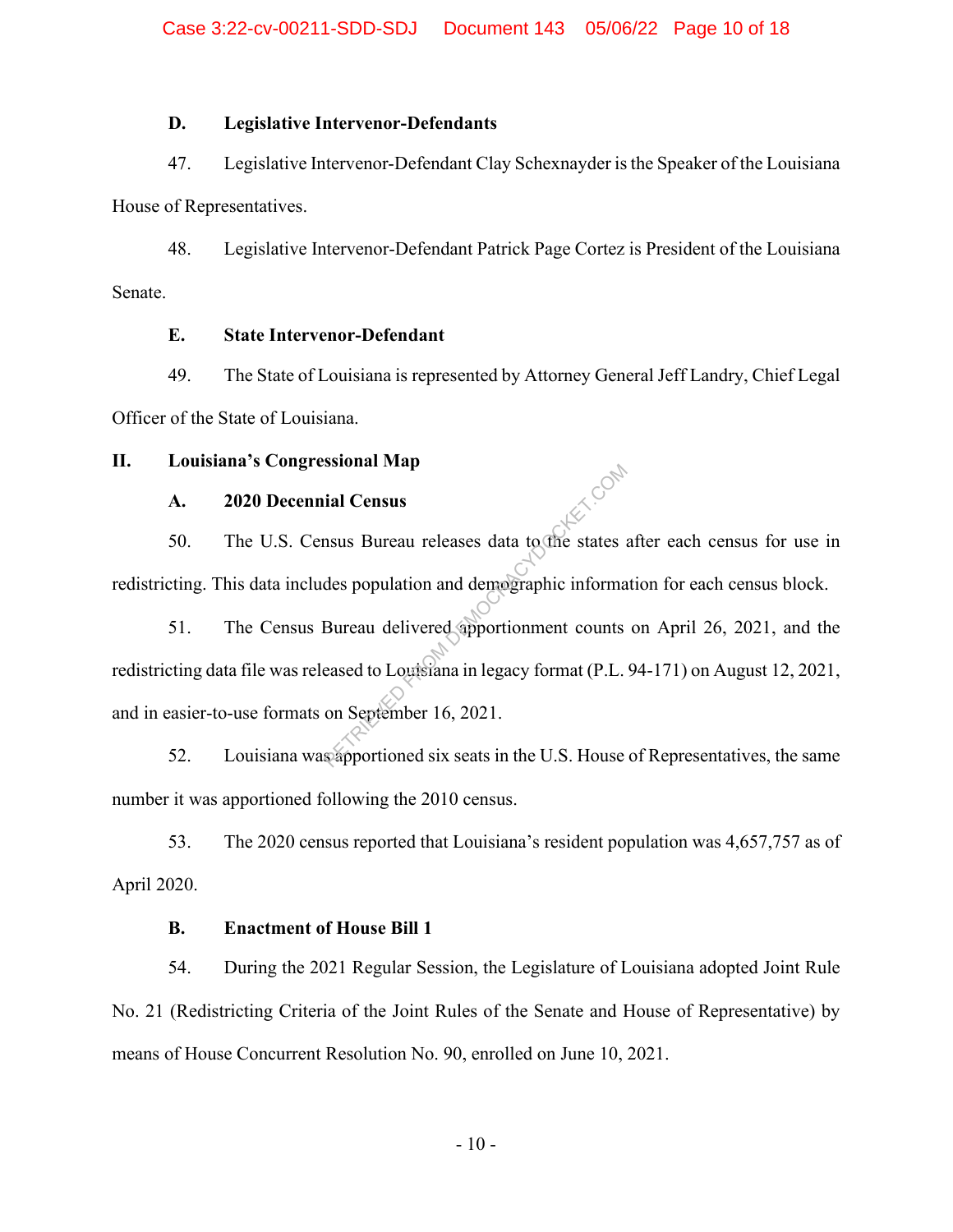#### Case 3:22-cv-00211-SDD-SDJ Document 143 05/06/22 Page 11 of 18

55. The Legislature of Louisiana convened on February 1, 2022, for the 2022 First Extraordinary Session, to enact redistricting plans for Congress and other offices.

56. The House of Representatives passed HB 1 on February 10, 2022, and sent it to the Senate for further consideration and passage.

57. The Senate took HB 1 under consideration while continuing deliberation of its own proposed map, Senate Bill 5 of the 2022 First Extraordinary Session ("SB 5").

58. The Legislature passed both HB 1 and SB 5 on February 18, 2022, following the reconciliation of both bills with compromise amendments.

59. Governor John Bel Edwards vetoed HB 1 and SB 5 on March 9, 2022.

60. The Legislature of Louisiana convened its 2022 Regular Session on March 14, 2022.

61. The Legislature of Louisiana convened its 2022 Veto Session at noon on March 30, 2022. 62. The Legislature of Louisiana voted to override the Governor's veto of HB 1 of the

First Extraordinary Session on March 30, 2022, by a vote of 72 yeas and 31 nays by the House, and a vote of 27 yeas and 11 nays by the Senate. The Bell Edwards vetoed HB 1 and SB 5 or<br>the of Louisiana convened its 2022 Reg<br>the of Louisiana convened its 2022 Veto S<br>the original voted to override the Go<br>on March 30, 2022, by a vote of 72 year<br>the Sonata

63. HB 1 was enrolled, became Act No. 5 of the 2022 First Extraordinary Session, and became effective on March 31, 2022.

64. Act 5 of the 2022 First Extraordinary Session is codified at La. R.S. 18:1276.

65. La. R.S. 18:1276 divides Louisiana into six congressional districts, and qualifies that electors of each district shall elect one representative to the Unites States House of Representatives.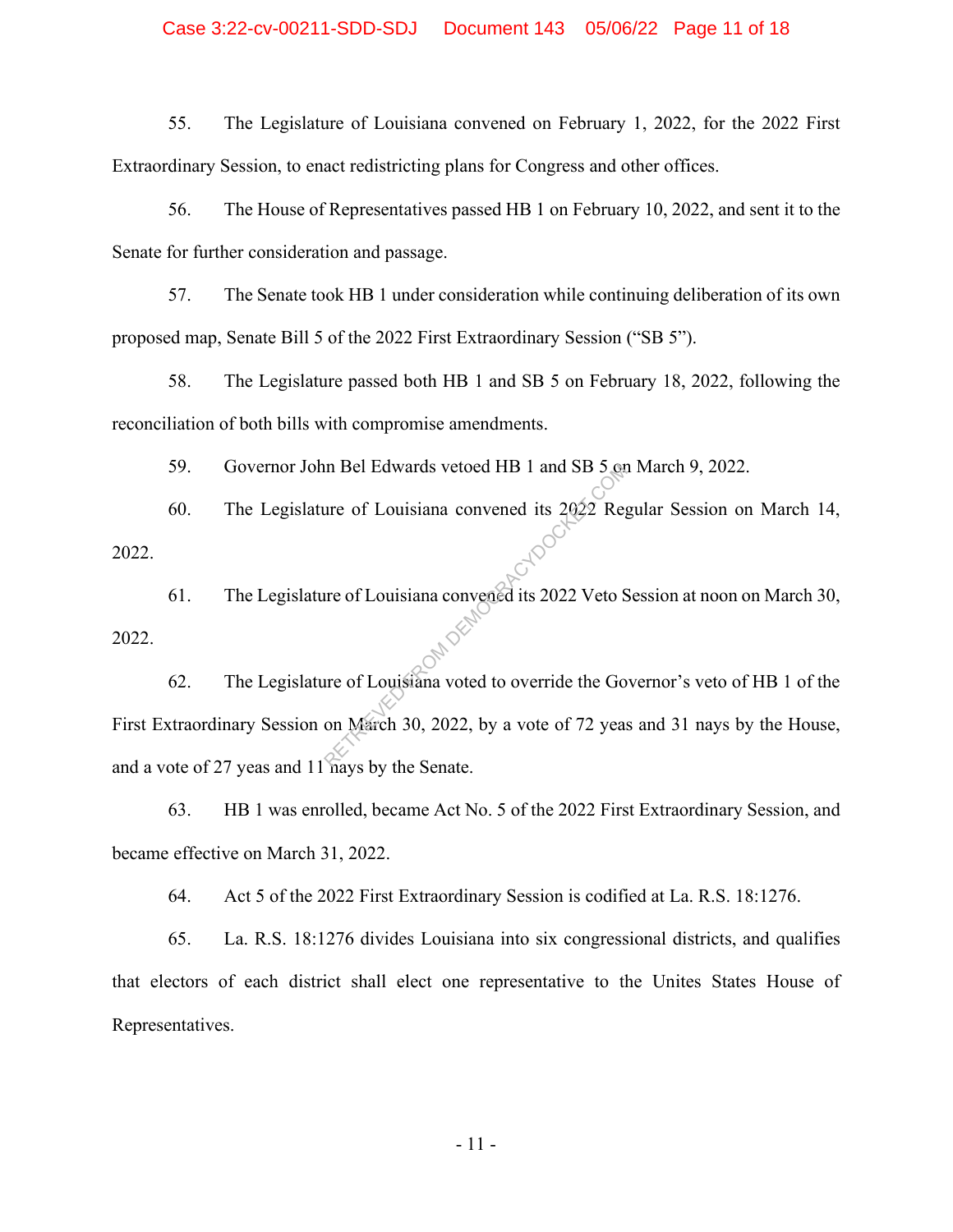By */s/ Darrel J. Papillion* Darrel J. Papillion (Bar Roll No. 23243) Renee C. Crasto (Bar Roll No. 31657) Jennifer Wise Moroux (Bar Roll No. 31368) **WALTERS, PAPILLION, THOMAS, CULLENS, LLC** 12345 Perkins Road, Building One Baton Rouge, Louisiana 70810 Phone: (225) 236-3636 Fax: (225) 236-3650 Email: papillion@lawbr.net Email: crasto@lawbr.net Email: jmoroux@lawbr.net

Dated: May 6, 2022 Respectfully submitted,

Abha Khanna\* Jonathan P. Hawley\* **ELIAS LAW GROUP LLP** 1700 Seventh Avenue, Suite 2100 Seattle, Washington 98101 Phone: (206) 656-0177 Facsimile: (206) 656-0180 Email: akhanna@elias.law Email: jhawley@elias.law

Lalitha D. Madduri\* Olivia N. Sedwick\* Jacob D. Shelly\* **ELIAS LAW GROUP LLP** 10 G Street NE, Suite 600 Washington, D.C. 20002 Phone: (202) 968-4490 Facsimile: (202) 968-4498 Email: lmadduri@elias.law Email<sup>O</sup>sedwick@elias.law Email: jshelly@elias.law

*Counsel for the* Galmon *Plaintiffs* RETRIEVED FROM DE

\*Admitted *pro hac vice*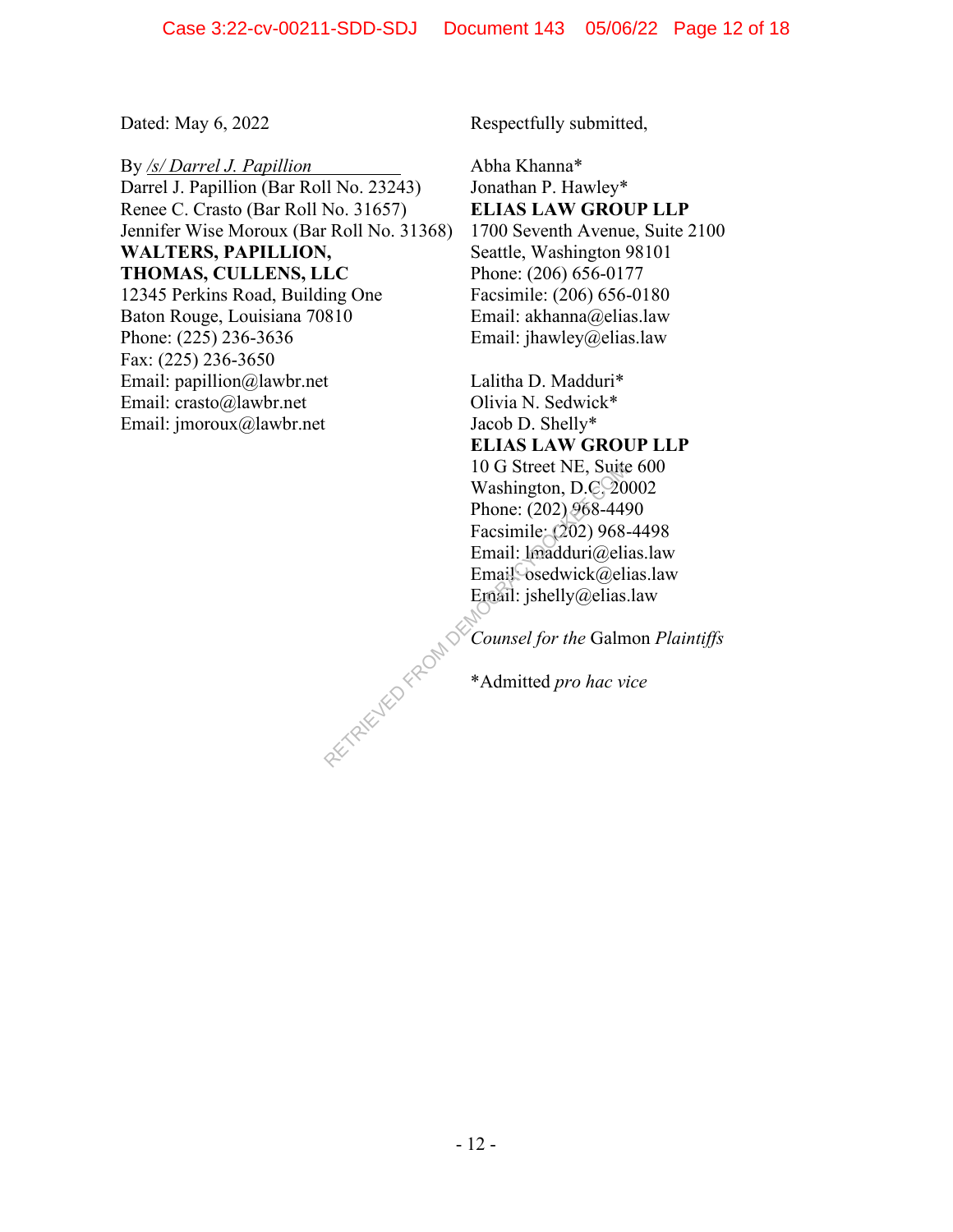By: /s/ *John Adcock* John Adcock Adcock Law LLC L.A. Bar No. 30372 3110 Canal Street New Orleans, LA 70119 Tel: (504) 233-3125 Fax: (504) 308-1266 jnadcock@gmail.com

Leah Aden (admitted *pro hac vice*) Stuart Naifeh (admitted *pro hac vice*) Kathryn Sadasivan (admitted *pro hac vice*) Victoria Wenger (admitted *pro hac vice*) NAACP Legal Defense and Educational Fund, Inc. 40 Rector Street, 5th Floor

New York, NY 10006 Tel: (212) 965-2200 laden@naacplef.org snaifeh@naacpldf.org ksadasivan@naacpldf.org vwenger@naacpldf.org

R. Jared Evans (admitted *pro hac vice*) Sara Rohani (admitted *pro hac vice*) † NAACP Legal Defense and Educational Fund, Inc. 700 14th Street N.W. Ste. 600 Washington, DC 20005 Tel: (202) 682-1300 jevans@naacpldf.org srohani@naacpldf.org

Robert A. Atkins (admitted *pro hac vice*) Yahonnes Cleary (admitted *pro hac vice*) Jonathan H. Hurwitz (admitted *pro hac vice*) Daniel S. Sinnreich (admitted *pro hac vice*) Amitav Chakraborty (admitted *pro hac vice*) Adam P. Savitt (admitted *pro hac vice*) PAUL, WEISS, RIFKIND, WHARTON & **GARRISON LLP** 1285 Avenue Of The Americas, New York, NY 10019 Tel.: (212) 373-3000 Fax: (212) 757-3990 ratkins@paulweiss.com ycleary@paulweiss.com jhurwitz@paulweiss.com dsinnreich@paulweiss.com achakraborty@paulweiss.com asavitt@paulweiss.com Franch PAUL, WEISS, R<br>
PAUL, WEISS, R<br>
GARRISON LLP<br>
1285 Avenue Of T<br>
NY 10019<br>
Tel.; (212) 373-30<br>
Fax: (212) 757-39<br>
Fax: (212) 757-39<br>
ratkins@paulweis<br>
ycleary@paulweis<br>
ycleary@paulweis<br>
ycleary@paulweis<br>
ycleary@pau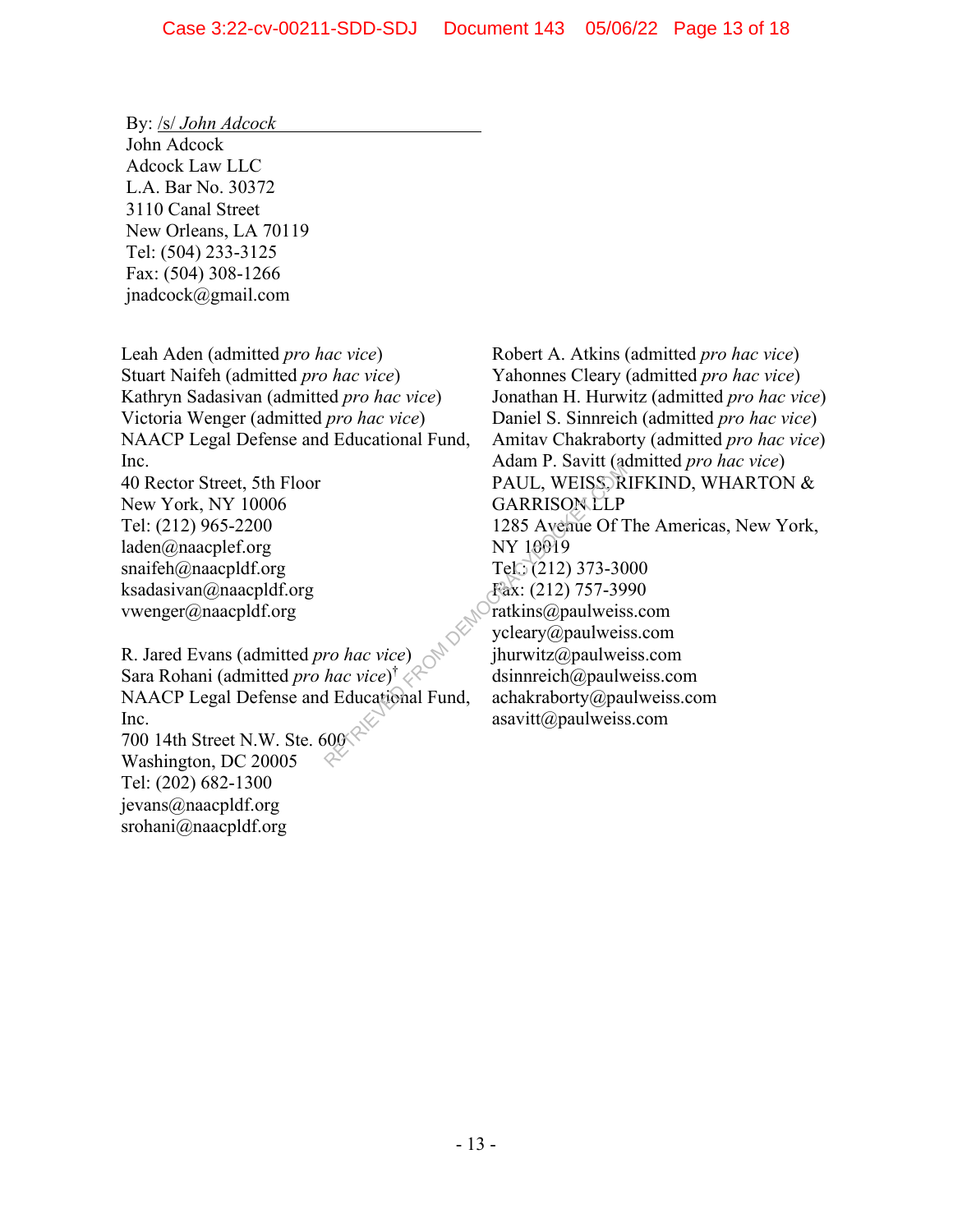Nora Ahmed (admitted *pro hac vice*) Megan E. Snider LA. Bar No. 33382 ACLU Foundation of Louisiana 1340 Poydras St, Ste. 2160 New Orleans, LA 70112 Tel: (504) 522-0628 nahmed@laaclu.org msnider@laaclu.org

Tracie Washington LA. Bar No. 25925 Louisiana Justice Institute Suite 132 3157 Gentilly Blvd New Orleans LA, 70122 Tel: (504) 872-9134 tracie.washington.esq@gmail.com T. Alora Thomas (admitted *pro hac vice*) Sophia Lin Lakin (admitted *pro hac vice*) Samantha Osaki (admitted *pro hac vice*) American Civil Liberties Union Foundation 125 Broad Street, 18th Floor New York, NY 10004 athomas@aclu.org slakin@aclu.org sosaki@aclu.org

Sarah Brannon (admitted *pro hac vice*) American Civil Liberties Union Foundation 915 15th St., NW Washington, DC 20005 sbrannon@aclu.org

† Admitted in California only. Practice limited to matters in United States federal courts. ail.com<br>
<del>† Admitted</del> in Cal.<br>
limited to matters<br>
Counsel for Plain

*Counsel for Plaintiffs*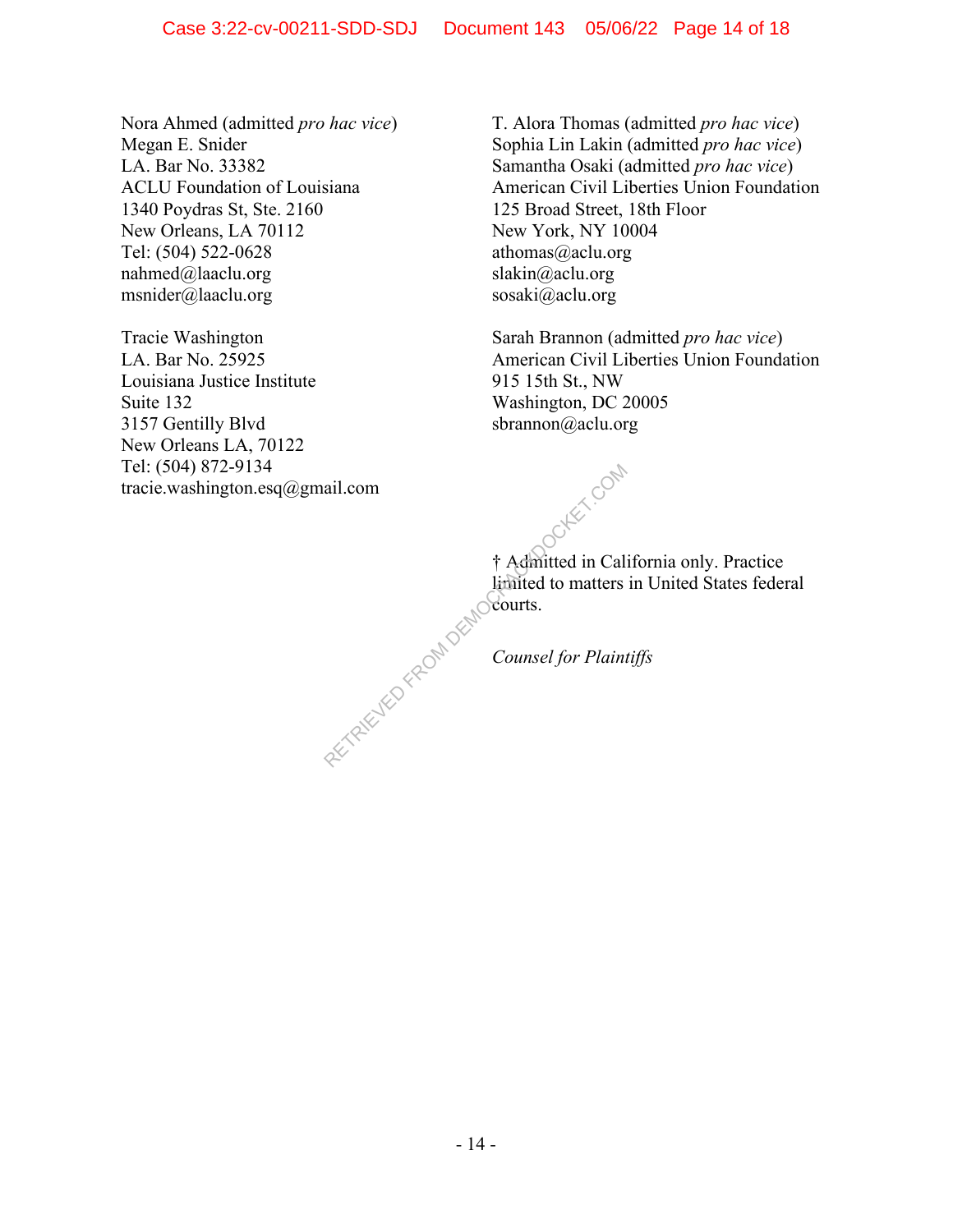*/s/ Stephen M. Irving*  Stephen M. Irving (7170) T.A. Steve Irving, LLC 111 Founders Drive, Suite 700 Baton Rouge, LA 70810-8959 Telephone: (225) 752-2688 Facsimile: (225) 752-2663 Email: steve@steveirvingllc.com

ERNEST L. JOHNSON #07290 Attorney at Law 3313 Government Street Baton Rouge, LA 70806 (225) 413-3219 ernestjohnson@lacapfund.com

*Counsel for Intervenor-Plaintiff Louisiana Legislative Black Caucus* 

RETRIEVED FROM DEMOCRACYDOCKET.COM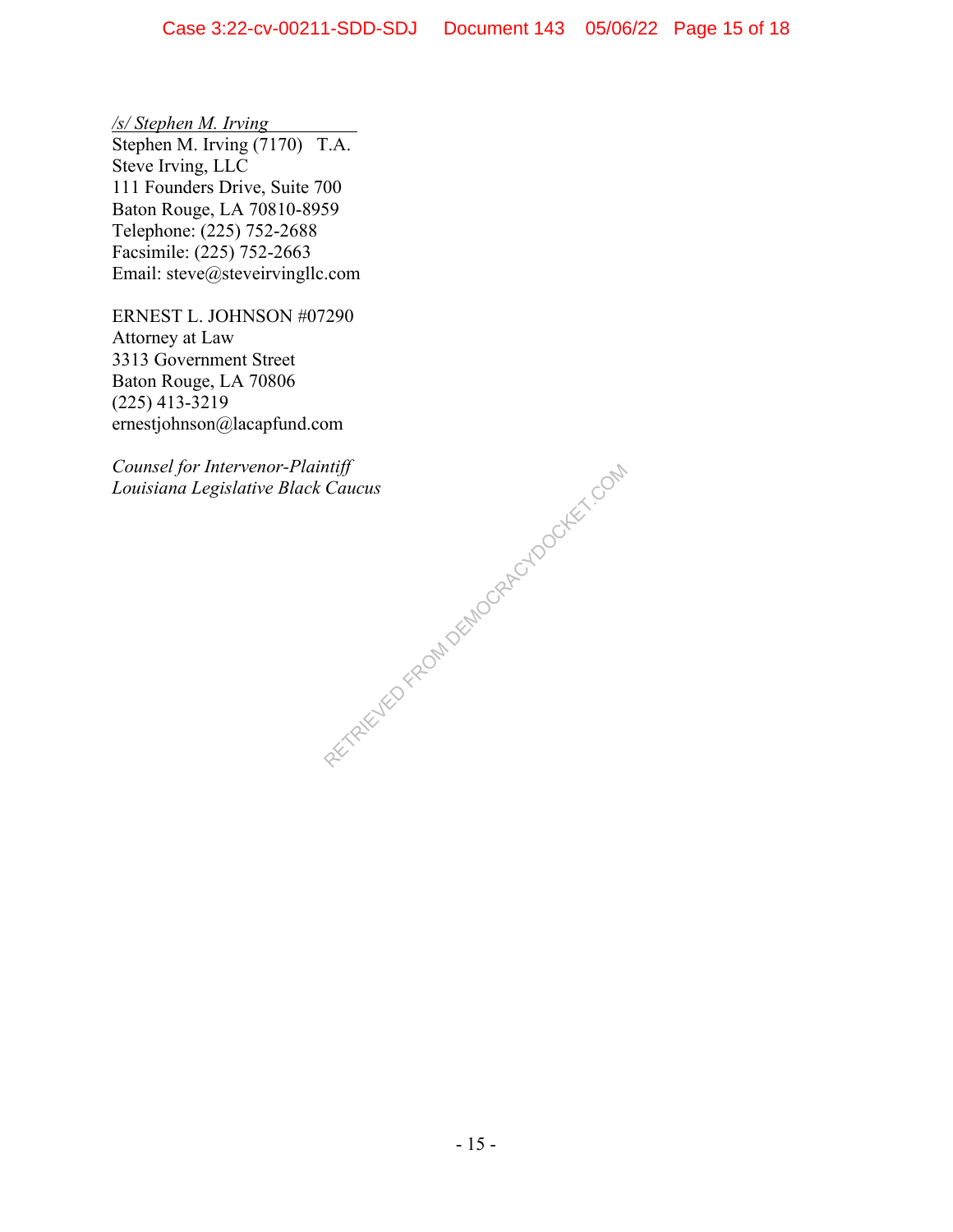### /s/ *Phillip J. Strach*\* (Lead Counsel)

phillip.strach@nelsonmullins.com Thomas A. Farr\* tom.farr@nelsonmullins.com John E. Branch, III\* john.branch@nelsonmullins.com Alyssa M. Riggins\* alyssa.riggins@nelsonmullins.com Cassie A. Holt\* cassie.holt@nelsonmullins.com **NELSON MULLINS RILEY & SCARBOROUGH LLP**

4140 Parklake Avenue, Suite 200 Raleigh, NC 27612 Telephone: (919) 329-3800 Facsimile: (919) 329-3799

/s/ *John C. Walsh*

John C. Walsh (Louisiana Bar Roll No. 24903) john@scwllp.com **SHOWS, CALI & WALSH, L.L.P.**  P.O. Box 4046 Baton Rouge, LA 70821 Telephone: (225) 346-1461 Facsimile: (225) 346-5561

*\*Admitted Pro Hac Vice*

*Counsel for Defendant*  RETRIEVED FROM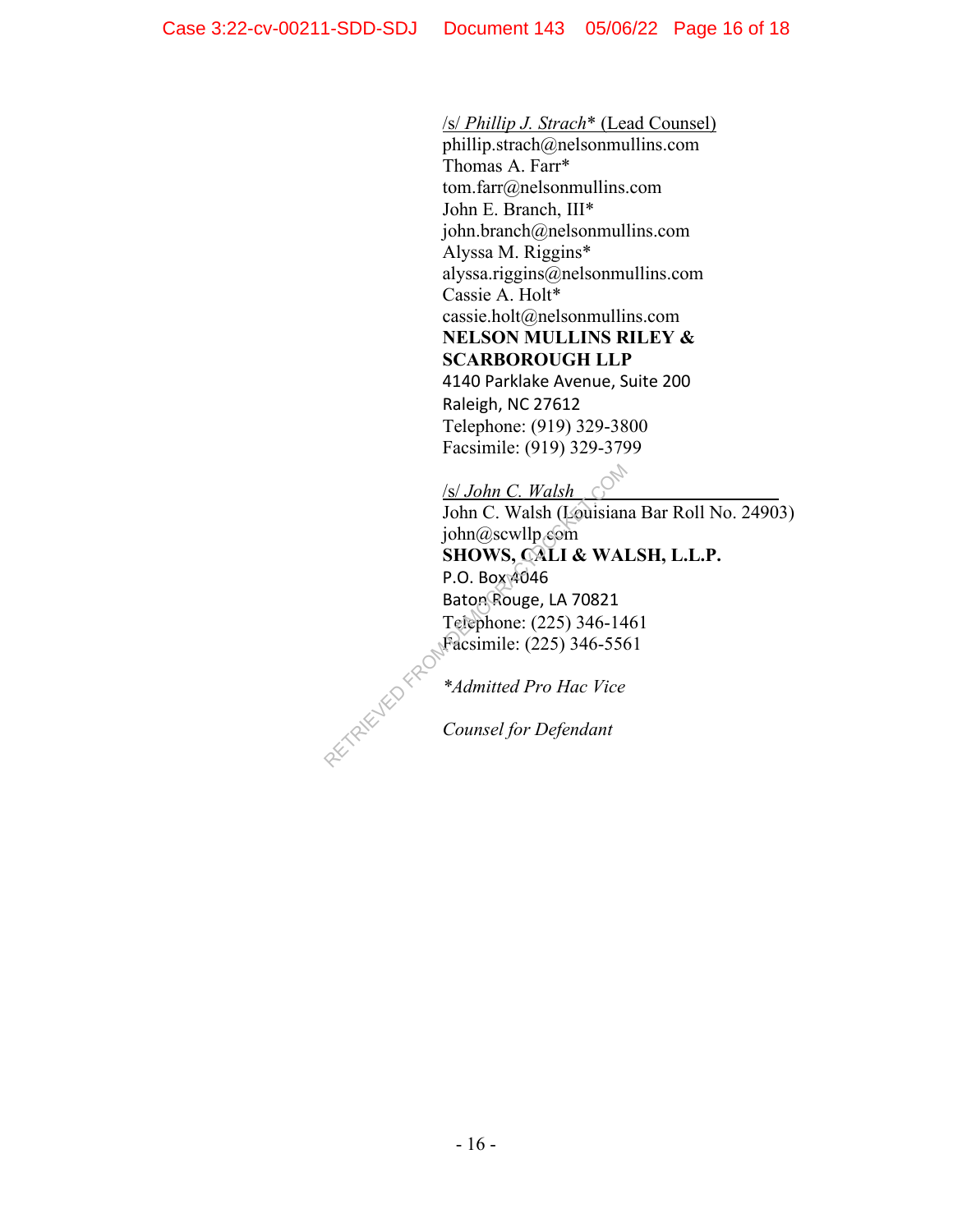*/s/ Michael W. Mengis* 

Michael W. Mengis, LA Bar No. 17994 **BAKERHOSTETLER LLP**  811 Main Street, Suite 1100 Houston, Texas 77002 Phone: (713) 751-1600 Fax: (713) 751-1717 Email: mmengis@bakerlaw.com

#### Patrick T. Lewis\* **BAKERHOSTETLER LLP**

127 Public Square, Ste. 2000 Cleveland, Ohio 44114 (216) 621-0200 plewis@bakerlaw.com

*/s/ Katherine L. McKnight* 

E. Mark Braden\* Katherine L. McKnight\* Richard B. Raile\* **BAKERHOSTETLER LLP**  1050 Connecticut Ave., N.W., Ste. 1100 Washington, D.C. 20036 (202) 861-1500 mbraden@bakerlaw.com kmcknight@bakerlaw.com rraile@bakerlaw.com

Erika Dackin Prouty\* **BAKERHOSTETLER LLP**  200 Civic Center Dr., Ste. 1200 Columbus, Ohio 43215 (614) 228-1541 eprouty@bakerlaw.com

\**Admitted pro hac vice* 

*Counsel for Legislative Intervenors, Clay Schexnayder, in his Official Capacity as Speaker of the Louisiana House of Representatives, and of Patrick Page Cortez, in his Official Capacity as President of the Louisiana Senate* 

RETRIEVED FF